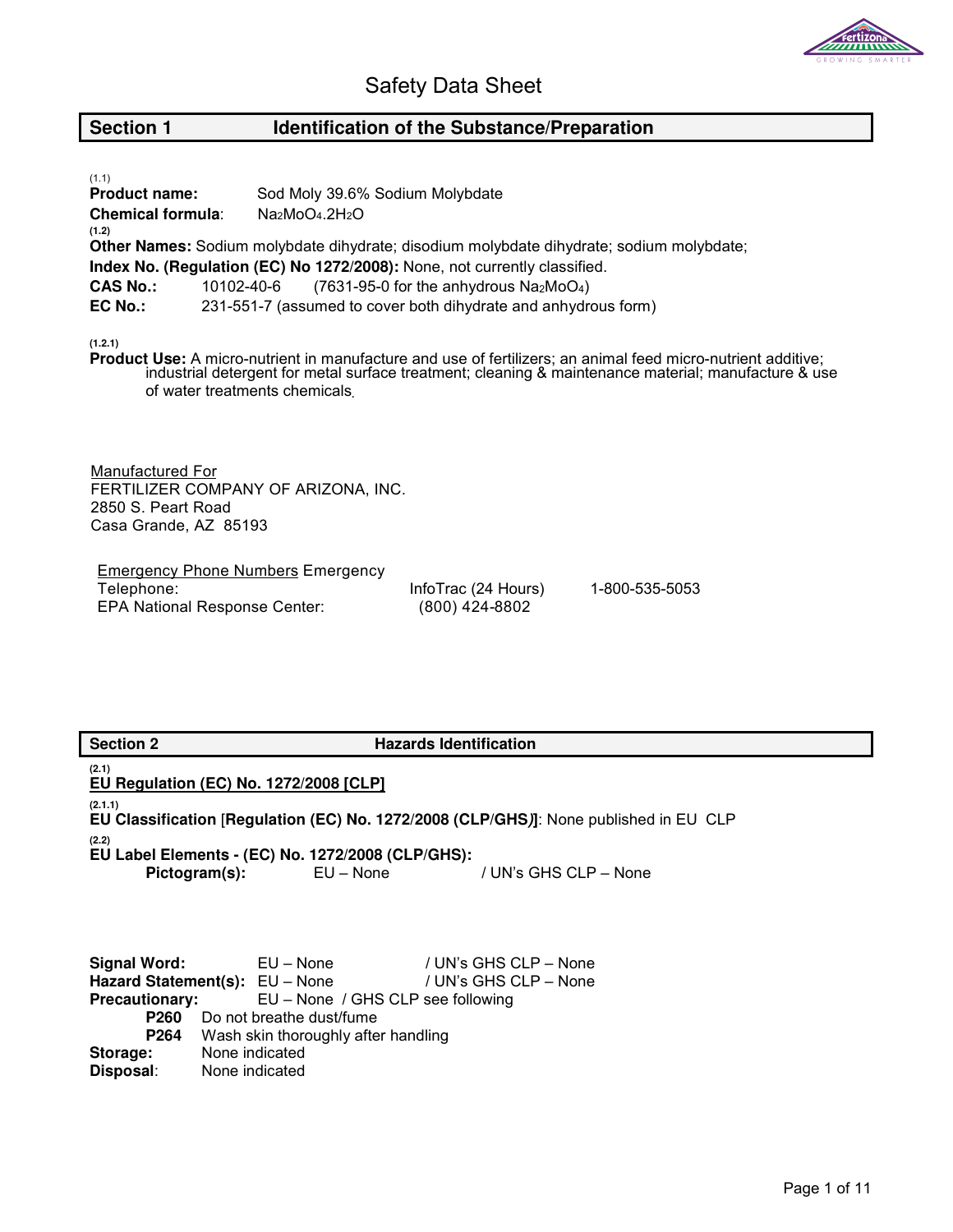| <b>Prevention:</b> | Use personal protective equipment as required. Wear respiratory protection. See your           |
|--------------------|------------------------------------------------------------------------------------------------|
|                    | supervisor.                                                                                    |
| Response:          | If overly exposed or concerned, get medical advice/attention. Immediately call a poison center |
|                    | or doctor/physician. Wash contaminated clothing before reuse.                                  |

**Storage:** Keep container tightly closed.

**(2.3)** 

**Other Hazards:** The substance does not meet the criteria for a PBT or vPvB substance. No environmental or physico-chemical hazards identified.

| <b>Section 3</b>                                 | <b>Composition</b> |           |            |            |
|--------------------------------------------------|--------------------|-----------|------------|------------|
| (3.1)<br><b>Name</b>                             | <b>CAS No.</b>     | EC No.    | Index No.  | Percentage |
| Disodium molybdate dihydrate<br>$Na2MoO4 * 2H2O$ | 10102-40-6         | 231-551-7 | Not Listed | 100        |

## **Classified impurities:** None.

| <b>Section 4</b> | <b>First aid Measures</b> |
|------------------|---------------------------|
|                  |                           |

**Note:** Following generic first aid measures should be applied as usual when handling any chemical substance. **(4.1)** 

- **General Advice:** First-aid responders should wear suitable personal protective equipment in case of insufficient ventilation or possible inhalation or eye contact.
- **If Excessive Inhalation:** Remove patient from exposure and bring to fresh air. If breathing has stopped, perform artificial respiration and get medical advice/attention immediately.
- **If Excessive Skin Contact:** Wash skin with water and soap, and rinse thoroughly. If skin irritation occurs, get medical advice/attention.

**If Eye Contact:** Check for and remove any contact lenses. Immediately flush eyes with plenty of water, occasionally lifting upper and lower eyelids, for several minutes. Seek medical advice/attention.

**If Ingested:** Seek medical advice/attention if feeling unwell.

#### **(4.2 & 4.3)**

**Notes to Physician:** Acute or delayed effects, not anticipated for sodium molybdate. No specific treatment expected to be required.

# **Section 5 Fire-fighting Measures**

**Note:** Sodium molybdate is not flammable/combustible and it does not support fire (no oxidizing properties). Nevertheless, below are given some general fire fighting measures, which should be adjusted to the surroundings (e.g. other, hazardous chemicals involved, concerned packaging materials...).

**(5.1.1)** 

**Extinguishing Media**: Use standard extinguishing media such as water, sand, or foam. Use fire fighting measures that suit the location and surroundings.

**(5.1.2)** 

**Media not to use**: None prohibited.

**(5.2)** 

**Special Hazards:** None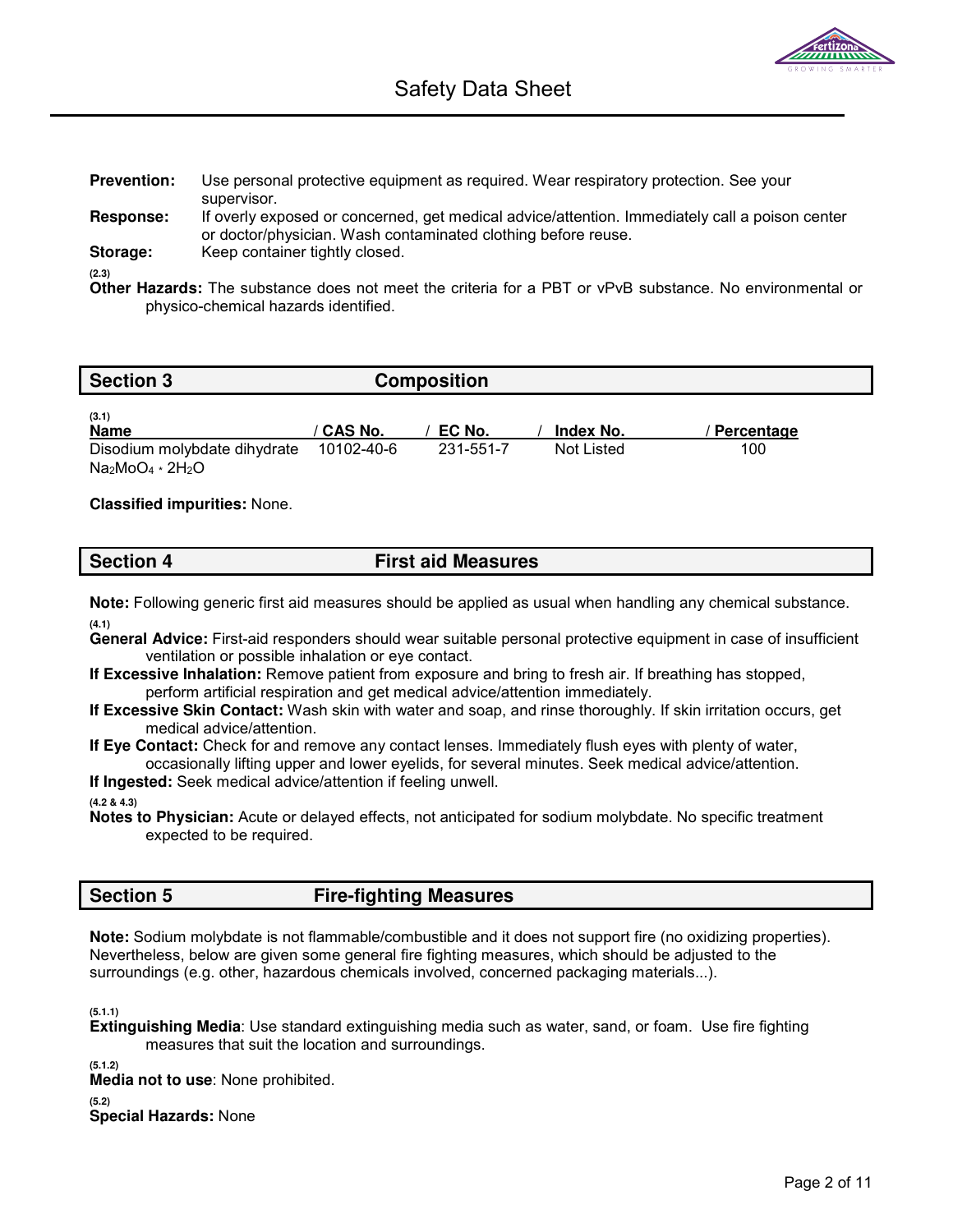

 **(5.3)** 

**Fire Fighting:** Standard extinguishing media such as water, sand, foam. Use fire fighting measures that suit the location and surroundings. Sodium molybdate is not considered flammable or combustible.

**(5.3.1)** 

**Fire/Explosion Hazard:** Non-combustible or no significant fire risk.

**(5.3.2) Fire Incompatibility**: None

**(5.4)** 

**Additional Information - PPG/PPE:** Use fire fighters bulker gear or turnout gear. (**See Section 8 of the SDS for PPG/PPE advice.)**

## **Section 6 Accidental Release Measures**

**Note:** Following generic accidental release measures should be applied as usual when handling any chemical substance.

**(6.1)** 

## **Personal precautions, protective equipment and emergency procedures**

**(6.1.1)** 

**For non-emergency personnel:** Avoid excessive dust generation and dust inhalation. Seek to ensure ventilation that maintains airborne concentrations below the Occupational Exposure Limits. Keep unprotected persons away. Although the substance has low acute toxicity, it is advised to avoid contact with skin, eyes, and clothing. Wear suitable personal protective gear.

**(6.1.2)** 

**For emergency responders:** Avoid excessive dust generation and dust inhalation. Seek to ensure ventilation that maintains airborne concentrations below Occupational Exposure Limits. Keep unprotected persons away. Although the substance has low acute toxicity, it is advised to avoid contact with skin, eyes, and clothing. Wear suitable personal protective gear.

**(6.2)**

**Environmental precautions:** Although the substance is not classified as dangerous to the environment, it is advised that in the event of an accidental release the product should be prevented from reaching the sewage system or any waterway, and from penetrating the ground/soil. Dispose of spilled material in accordance with the relevant local regulations. See Section 13 for disposal considerations.

**(6.3)** 

**Methods and material for containment and clean-up:** Avoid excessive formation and inhalation of dust. Use an appropriate industrial vacuum cleaner, equipped with ULPA or HEPA filters. Collect spilled material in suitable containers or bags for recovery or disposal. In the case of disposal, spilled material or contaminated material should be disposed of as waste as described in Section 13.

**(6.4)**

**Reference to other sections:** For more information on exposure controls/personal protection or disposal considerations, check both sections 8 and 13 of this Safety Data Sheet.

# **Section 7 Handling and Storage**

**Note:** The following generic advice on handling and storage should be followed as for any chemical substance.

#### **(7.1) Procedure for Safe Handling**

**(7.1.1)** 

**Protective measures:** Avoid ingesting or inhaling excessive dust. As a precautionary occupational hygiene measure, wear gloves, long sleeved overalls and closed footwear that is designed to minimize skin contact. General occupational hygiene practice should always be followed (see Section 7.1.2 below).

**(7.1.2)** 

**Advice on general occupational hygiene:** Avoid inhaling or ingesting excessive dust. Use general occupational hygiene measures to ensure safe handling of the substance. These measures involve good personal hygiene and housekeeping practices (i.e. regular cleaning with suitable cleaning devices), no eating, drinking and smoking in the workplace and wearing standard working clothes and shoes unless otherwise stated. Wash hands after excessive contact with this dust. As a good hygiene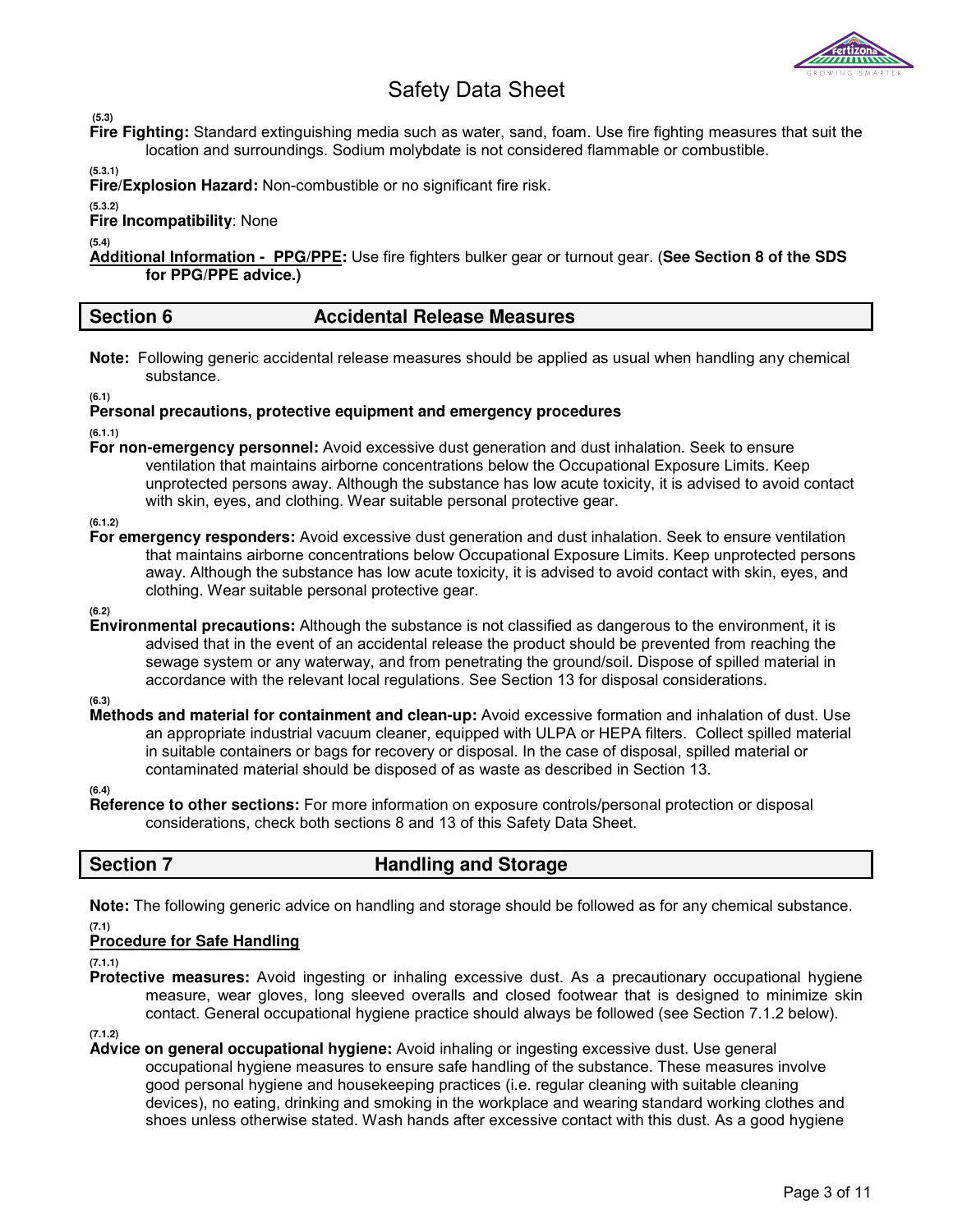

practice, remove contaminated clothing and protective equipment before entering eating areas. Shower and change clothes at end of work shift. Do not wear contaminated clothing home. Do not blow dust off with compressed air.

**(7.2)** 

**Suitable Container:** Store in a dry well-ventilated area. Do not store in mislabelled or open and inadequate containers.

 **(7.3)** 

**Specific end use:** Check identified uses in Section 1.2 of this Safety Data Sheet.

# **Section 8 Exposure Controls / Personal Protection**

#### **(8.1)**

**Control Parameters** - US OSHA PEL control parameter for sodium molybdate is an 8-hour TWA of 5.0 mg/m³ soluble Molybdenum. This is only one of many country control limits that are in use worldwide but not the most restrictive. It is recommended that you consider as a control measure the OEL for your locality. Additional country and agency control limits are in Section 16.7 other information. The appropriate collection method is also country OEL related and you must follow the local country's protocols on collection and analysis which change from time to time and may not be codified.

#### **(8.1.2) PNECs and DNELs**

| <b>Exposure pattern</b>         | Route                          | <b>Descriptor</b> | <b>DNEL / PNEC</b>                                                                                                                                                                                                                                                          |
|---------------------------------|--------------------------------|-------------------|-----------------------------------------------------------------------------------------------------------------------------------------------------------------------------------------------------------------------------------------------------------------------------|
| Long-term - systemic<br>effects | Inhalation                     | <b>DNEL</b>       | 11.17 mg Mo/m <sup>3</sup> - Note: derived for formal reasons in the REACH<br>registration dossier; based on mass molybdenum per m <sup>3</sup> . Usually<br>superseded by lower occupational exposure limits for (soluble)<br>molybdenum compounds or general dust limits. |
| Long-term - chronic<br>effects  | Freshwater                     | Concentration)    | PNEC (Predicted No Effect   12.7 mg Mo/L, equivalent to 32 mg Na <sub>2</sub> MoO <sub>4</sub> *2 H <sub>2</sub> O/L                                                                                                                                                        |
| Long-term - chronic<br>effects  | Marine                         | <b>PNEC</b>       | 1.9 mg Mo/L, equivalent to 4.8 mg Na <sub>2</sub> MoO <sub>4</sub> *2 H <sub>2</sub> O/L                                                                                                                                                                                    |
| Long-term - chronic<br>effects  | Freshwater<br>sediment         | <b>PNEC</b>       | 22.6 g Mo/kg dw, equivalent to<br>57 g Na <sub>2</sub> MoO <sub>4</sub> *2 H <sub>2</sub> O/kg dw                                                                                                                                                                           |
| Long-term - chronic<br>effects  | Marine<br>sediment             | <b>PNEC</b>       | 1.98 g Mo/kg dw, equivalent to<br>5 g Na <sub>2</sub> MoO <sub>4</sub> *2 H <sub>2</sub> O/kg dw                                                                                                                                                                            |
| Long-term - chronic<br>effects  | Soil                           | <b>PNEC</b>       | 11.8-188 mg Mo/L, equivalent to<br>29.8 - 474 mg Na <sub>2</sub> MoO <sub>4</sub> 2 H <sub>2</sub> O/ kg dw<br>(dependent upon soil type)                                                                                                                                   |
| Long-term - chronic<br>effects  | STP (sewer treatment<br>plant) | <b>PNEC</b>       | 27.1 mg Mo/L, equivalent to<br>68.3 mg Na <sub>2</sub> MoO <sub>4</sub> *2 H <sub>2</sub> O/L                                                                                                                                                                               |

**Note:** Also, see http://www.dguv.de/ifa/en/gestis/dnel/index.jsp.

 **(8.2)** 

**Exposure Controls:** Sodium molybdate is not classified as a hazardous substance and no substance-specific toxicological or eco-toxicological hazards are expected. In consequence, no specific exposure controls are applicable to sodium molybdate, other than good hygiene practice and adherence to national and regional provisions with regards to exposure to dusts in the workplace and with regard to air emissions.

**(8.2.1)** 

**Engineering Controls:** Provide local exhaust ventilation as needed according to uses in Annex I. If risk of overexposure exists to acid mist, then wear approved respirator for acid gases.

**(8.2.2)** 

## **PPE/PPG protection and selection** (4)

**(8.2.2.1)** 

**Eye and Face:** Use safety glasses with side shields; or as required, chemical goggles. Contact lenses may pose a special hazard (5); soft contact lenses may concentrate irritants. A written policy document, describing the wearing of contact lenses or restrictions on use, should be created for each workplace or task. This should include a review of lens absorption and adsorption for the class of chemicals in use and past injury experience. Medical and first-aid personnel should be trained in their removal and suitable equipment should be readily available. In the event of chemical exposure, begin eye irrigation immediately and remove contact lens as soon as practicable. Lenses should be removed at the first signs of eye redness or irritation - lenses should be removed in a clean environment only after workers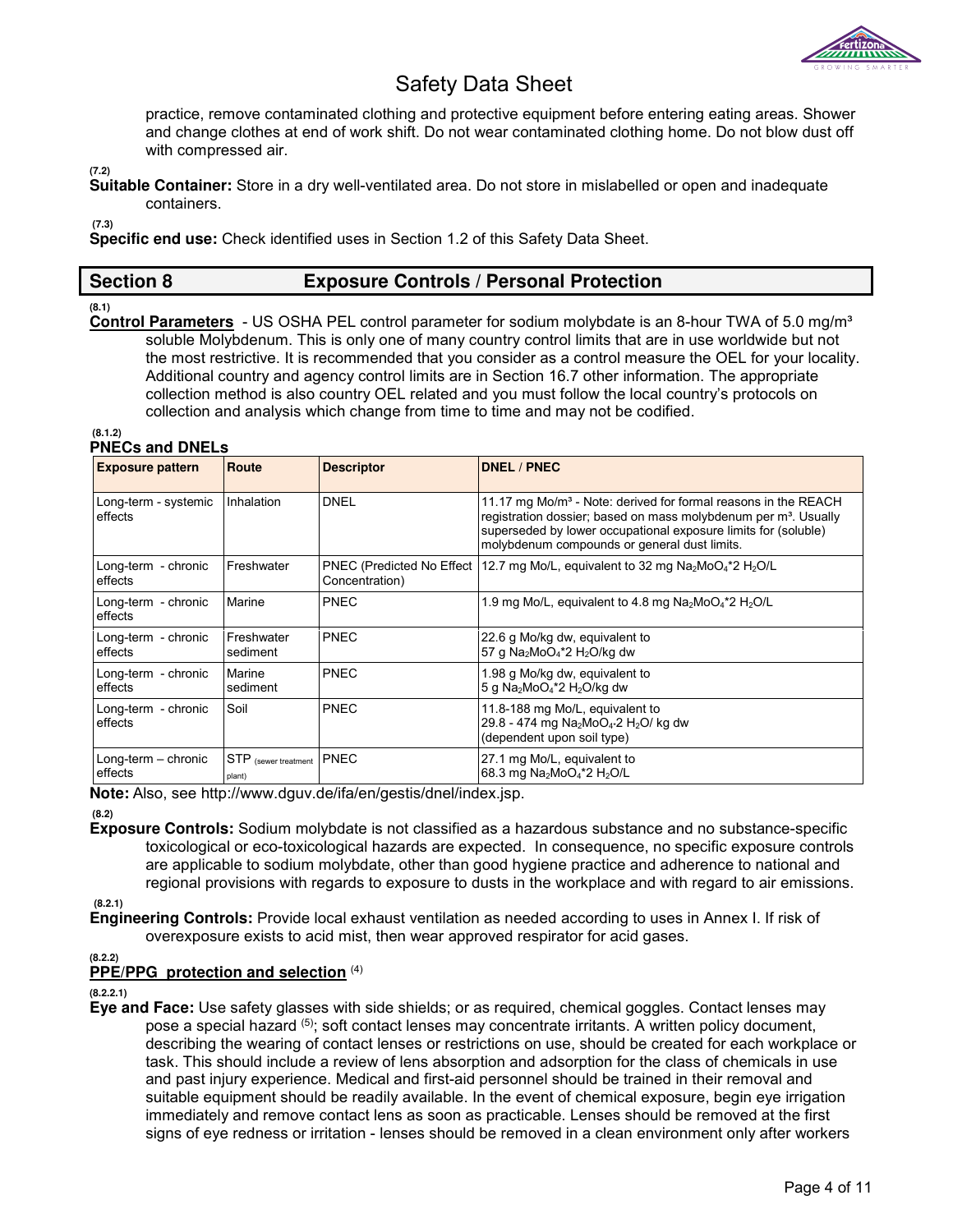

have washed hands thoroughly. Where there is a high potential for eye contact, an eyewash station/unit should be readily available within a 10-second walk. To avoid eye and face contact, use a full-face shield (20 cm, 8 inch minimum) but never use as primary eye protection. Alternatively, a full-face respirator may replace both eye glasses and face shields. (4)

#### **(8.2.2.2)**

**Skin, Hand and Feet:** Sodium molybdate may cause slight skin irritation over a prolonged time. Wear ordinary cloth or leather work gloves with proper material weight or thickness that is suitable for each task type. For foot, use good quality safety shoes or boots approved by local code.

**Other:** Use overalls with cloth apron for light duty. Use a disposable protective suit if there is a high potential for skin contact.

 **(8.2.2.3)** 

**Respirator:** Use with the appropriate dust respirator. (4)

The following respirator types are acceptable for use up to the following concentrations, based on the US OSHA PEL.

### **Airborne concentration up to 50 mg/m3**:

(APF=10) Half-mask air-purifying respirator with N95, R95, P95, N100, R100, or P100 particulate filter **Airborne concentration up to 125 mg/m<sup>3</sup>**

(APF = 25) Any supplied-air respirator operated in a continuous-flow mode.

(APF = 25) Any powered, air-purifying respirator with N100, R100, or P100 particulate filter

### **Airborne concentration up to 250 mg/m3**

(APF = 50) Full-facepiece air-purifying respirator with N100, R100, or P100 particulate filter.

(APF = 50) Any self-contained breathing apparatus with a full facepiece.

(APF = 50) Any supplied-air respirator with a full-face piece

#### **Emergency or planned entry into unknown concentrations or IDLH conditions:**

(APF = 10,000) Any self-contained breathing apparatus that has a full-face piece and is operated in a pressuredemand or other positive-pressure mode.

(APF = 10,000) Any supplied-air respirator that has a full-face piece and is operated in a pressure-demand or other positive-pressure mode in combination with an auxiliary self-contained positive-pressure breathing apparatus.

#### **Escape**

Any appropriate escape-type self-contained breathing apparatus or escape-type air-purifying respirator

**Warning!** Air-purifying respirators do not protect workers in oxygen-deficient atmospheres; use a supplied air respirator if oxygen-deficient**.** 

#### **(8.2.2.4)**

**Thermal Hazards:** None

## **Section 9 Physical and Chemical Properties**

**(9.1)** 

**Appearance:** Solid, crystalline, colourless to white, odourless, inorganic

**(9.2)** 

**Physical Properties:** Granular powder, white crystalline powder.

**(9.3)** 

| Odor:<br>Odor threshold:<br>pH (1% solution):<br>pH (as supplied):<br>Melting Point $(°C)$ :                                                                                  | odorless.<br>Not applicable<br>Not applicable, 9-10 (5% soln.)<br>Not applicable<br>dihydrate decomposes at 100°C;<br>anhydrate melts at 687°C. | Vapor density:<br><b>Relative density:</b><br>Solubility in water (q/L):<br><b>Partition Coefficient:</b><br>Auto-ignition temp $(°C)$ :<br>Decomposition temp $(^{\circ}C)$ : | Not applicable<br>$2.59$ at $20^{\circ}$ C<br>654 g/L at 20°C<br>Not applicable<br>Not applicable<br>Dihydrate decomposes at |
|-------------------------------------------------------------------------------------------------------------------------------------------------------------------------------|-------------------------------------------------------------------------------------------------------------------------------------------------|--------------------------------------------------------------------------------------------------------------------------------------------------------------------------------|------------------------------------------------------------------------------------------------------------------------------|
| Boiling Range (°C):<br>Flash Point $(°C)$ :<br><b>Evaporation Rate:</b><br>Flammability:<br>Lower Explosive Limit (%):<br>Upper Explosive Limit (%):<br>Vapor pressure (kPa): | Not available<br>Not applicable<br>Negligible @ STP<br>Not flammable<br>Not explosive<br>Not explosive<br>Low to negligible                     | <b>Viscosity:</b><br><b>Explosive properties:</b><br><b>Oxidizing properties:</b>                                                                                              | $100^{\circ}$ C.<br>Not available<br>Non explosive<br>Not oxidizing.                                                         |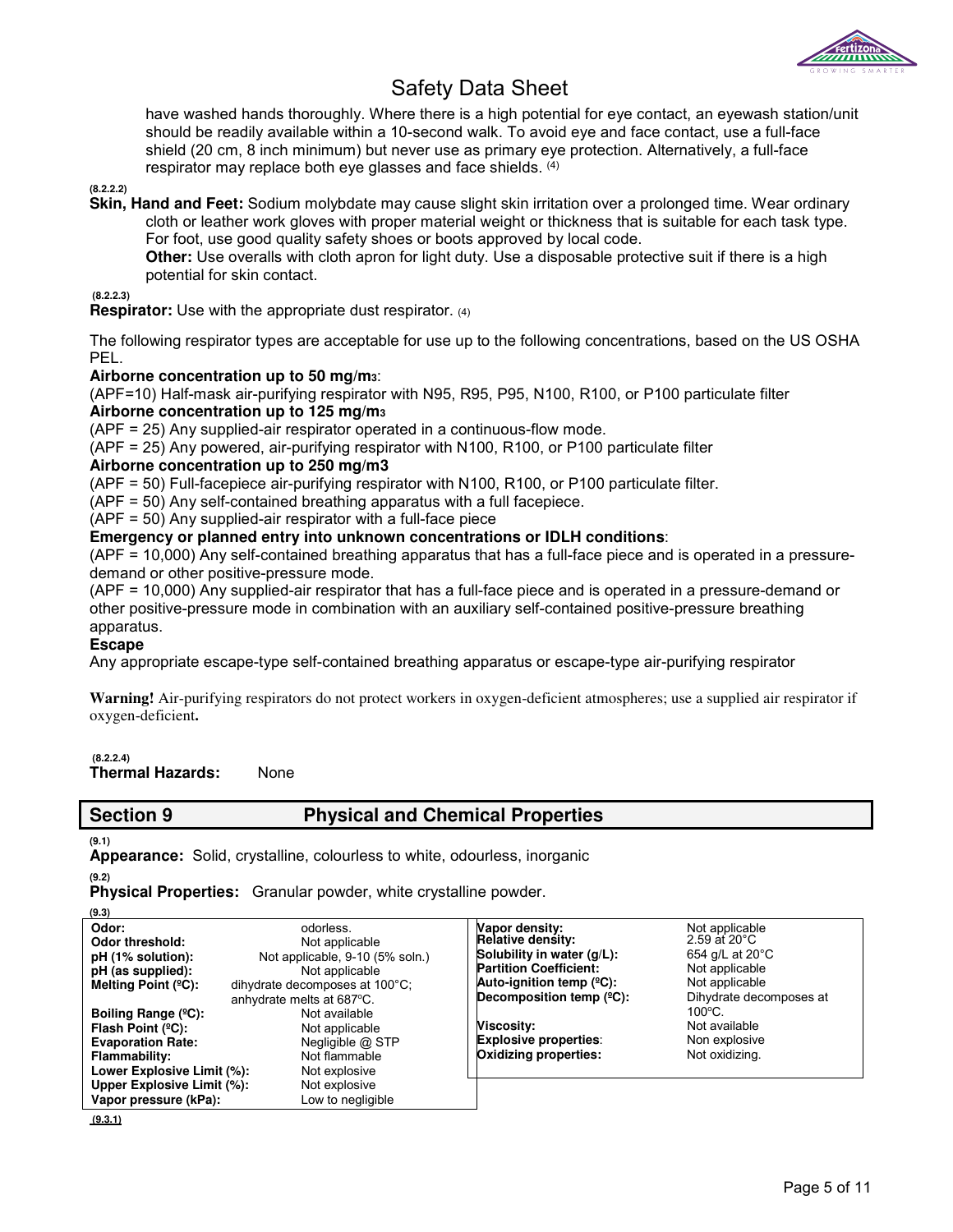

**Other information**

| <b>Molecular Weight:</b>               | 205.9 |
|----------------------------------------|-------|
| n-Octanol/H <sub>2</sub> O (log Po/w): | Not a |
| Specific Gravity (water=1):            | 3.28  |
| <b>Volatile Component (%vol.):</b>     | Not a |
|                                        |       |

05.92 anhydrous **ot applicable lot available** 

## **Section 10 Chemical Stability and Reactivity Information**

**(10.1)** 

**Reactivity:** Since sodium molybdate contains sodium and molybdenum in oxidized form (oxidation states +I and +VI respectively), reactions with strong reducing agents may be expected.

**(10.2)** 

**Chemical Stability:** Sodium molybdate is stable under normal STP use and storage. Since sodium molybdate contains the metals sodium and molybdenum in oxidised form (oxidation states +I and +VI respectively), reactions with strong reducing agents may be expected.

**(10.3)** 

**Conditions Contributing to Instability:** No specific hazardous reactions identified.

**(10.4)** 

**Conditions to Avoid:** Avoid excessive dust generation. No other specific conditions have been identified.  **(10.5)** 

**Incompatible materials:** No specific material has been identified. Since sodium molybdate contains the metals sodium and molybdenum in oxidized form (oxidation states +I and +VI respectively), reactions with strong reducing agents may be expected.

**(10.6)** 

**Hazardous decomposition products:** No hazardous decomposition products have been identified.

## **Section 11** Toxicological Information

**(11.1)** 

**Information on toxicological effects**: The information provided in this section is consistent with the information provided in the REACH Chemical Safety Report (CSR) for sodium molybdate. Further information can be obtained from the REACH Molybdenum Consortium, an initiative of the International Molybdenum Association (IMOA). For contact details, please refer to Section 16 of this SDS.

| <b>Toxicity endpoints</b>          | Necessation (inter t). The contact actually, product force to economic or this experi-<br><b>Description of effects</b>                                                                                   |
|------------------------------------|-----------------------------------------------------------------------------------------------------------------------------------------------------------------------------------------------------------|
| <b>Toxicokinetics: Absorption,</b> | Molybdenum is an essential element. Up taken sodium molybdate dissolves and exists                                                                                                                        |
| Distribution, Metabolism and       | predominantly in the form of the molybdate ion ( $\text{MoO}_4^2$ ).                                                                                                                                      |
| <b>Excretion</b>                   | Oral absorption: Rapid and almost complete absorption through GI tract.                                                                                                                                   |
|                                    | Inhalation absorption: Well absorbed based on animal data. Absorption in humans dependent on                                                                                                              |
|                                    | particle size, deposition/clearance.                                                                                                                                                                      |
|                                    | Dermal absorption: Low to negligible.                                                                                                                                                                     |
|                                    | Metabolism: No metabolism. Molybdenum compounds transform quickly to molybdate anions                                                                                                                     |
|                                    | $(MoO42)$ upon dissolution.                                                                                                                                                                               |
|                                    | <b>Excretion:</b> Rapidly eliminated from plasma predominantly via renal excretion (>80%), and faeces                                                                                                     |
|                                    | (<10%).                                                                                                                                                                                                   |
| (a) acute toxicity                 | Low acute toxicity                                                                                                                                                                                        |
|                                    | LD <sub>50</sub> , oral, rat: between 2733 and 6556 mg/kg bw (male/female).                                                                                                                               |
|                                    | $LD_{50}$ , dermal, rat: > 2000 mg/kg bw (male/female).                                                                                                                                                   |
|                                    | $LC_{50}$ , inhalation, rat (4h): > 1.93 mg/L (male/female) not relevant for classifying                                                                                                                  |
| (b) skin corrosion/irritation      | Not irritating / not corrosive to the skin.                                                                                                                                                               |
| (c) serious eye damage/irritation  | Not irritant / not corrosive to the eyes.                                                                                                                                                                 |
| (d) respiratory or skin            | Sodium molybdate is not sensitising to the skin. There is no data indicating                                                                                                                              |
| sensitization                      | respiratory sensitisation.                                                                                                                                                                                |
| (e) germ-cell Mutagenicity         | Not a germ cell mutagen.                                                                                                                                                                                  |
|                                    | Negative test results, three tests with sodium molybdate for: Bacterial reverse mutation assay, in                                                                                                        |
|                                    | vitro micronucleus assay in human lymphocytes, and in vitro gene mutation assay (tk) in mouse                                                                                                             |
|                                    | lymphoma cells.                                                                                                                                                                                           |
| (f) carcinogenicity                | Not a carcinogen.                                                                                                                                                                                         |
|                                    | (Read-across for absence of systemic carcinogenicity, based on chronic toxicity and carcinogenicity                                                                                                       |
|                                    | studies with molybdenum trioxide [38]. Local effects in the lung observed in these molybdenum                                                                                                             |
| (g) reproductive toxicity          | trioxide studies are specific to molybdenum trioxide and not read-across to sodium molybdate).<br>There are currently no reliable scientific data available indicating adverse effects on reproduction or |
|                                    | fertility.                                                                                                                                                                                                |
| (h) STOT- single exposure          |                                                                                                                                                                                                           |
|                                    | There are no specific target organ effects after single exposure to sodium molybdate.                                                                                                                     |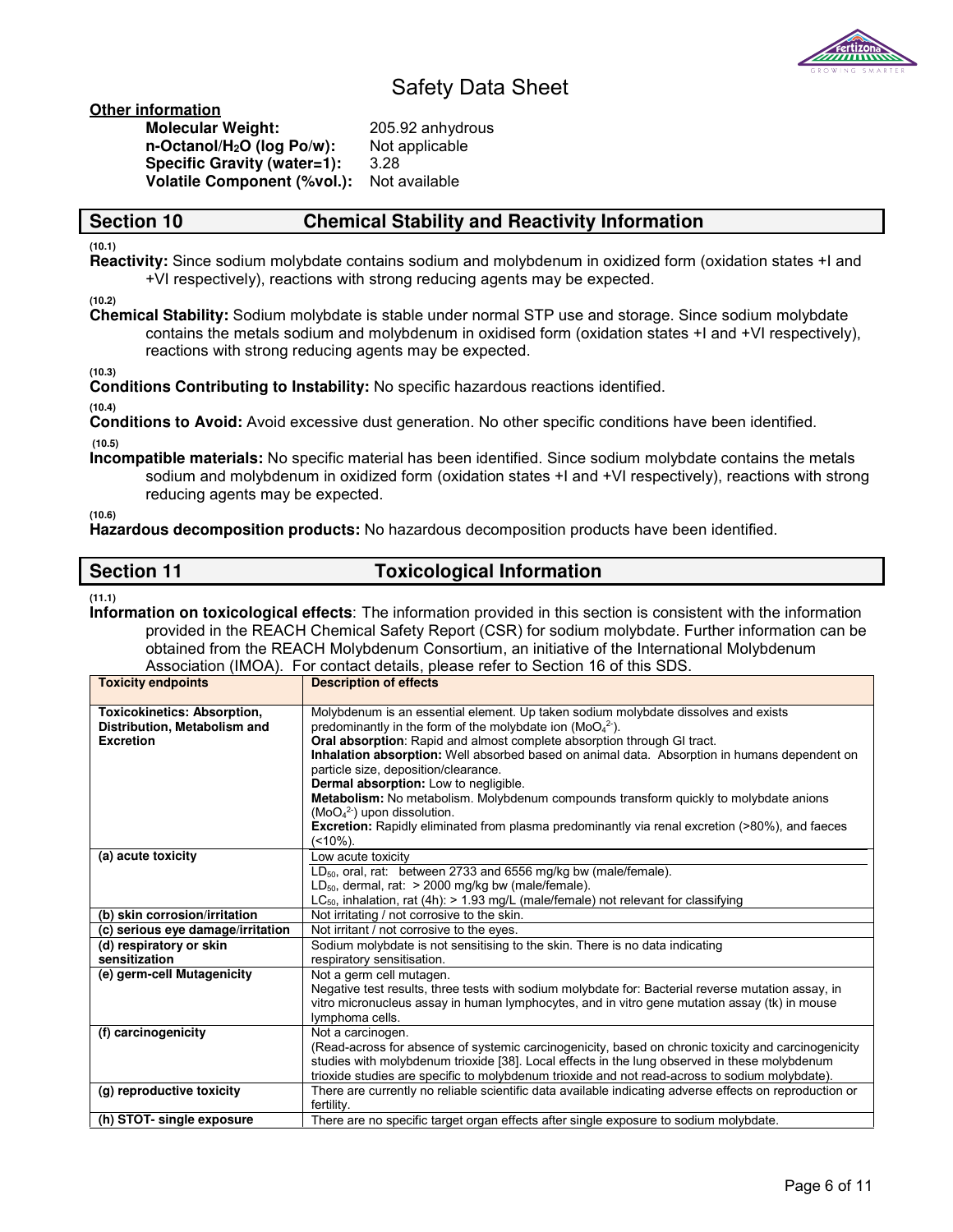

| (i) STOT- repeated exposure | No reliable scientific data available indicating adverse systemic effects after repeated exposure to<br>molybdenum substances. |
|-----------------------------|--------------------------------------------------------------------------------------------------------------------------------|
| (j) aspiration hazard       | Not applicable (not an aerosol/mist).                                                                                          |

# **Section 12 Ecological Information**

**Reliable acute aquatic toxicity test results:** (tests conducted with molybdenum trioxide unless otherwise indicated).

| <b>Test Organisms</b>                        | <b>End-point</b>              | <b>Range of values</b>                                                                                                    | <b>References</b> |
|----------------------------------------------|-------------------------------|---------------------------------------------------------------------------------------------------------------------------|-------------------|
| Freshwater fish:<br>Pimephales promelas      | $96h$ -LC $50$                | 577 mg Mo/L (= 865.5 mg MoO <sub>3</sub> /L)                                                                              | $[1]$             |
| Invertebrates:<br>Daphnia magna              | $48h$ -LC <sub>50</sub>       | 203.2 mg Mo/L (= 304.8 mg MoO <sub>3</sub> /L)                                                                            | $\left[1\right]$  |
| Algae:<br>Pseudokirchneriella<br>subcapitata | 72h-Er $C_{50}$ (growth rate) | $295.0 - 390.9$ mg Mo/L<br>$289.2 - 369.6$ mg Mo/L<br>Geom. mean: 333.1 mg Mo/L (= 499.7 mg<br>$MO_{3}/L)$ <sup>(A)</sup> | [2]<br>[3]        |

**(A) :** test conducted with sodium molybdate; UV-spectra of aqueous solutions of molybdenum trioxide demonstrated that the only dissolved molybdenum species, originating directly from molybdenum trioxide is molybdate. Reference 1: Test conducted according to the methods outlined in OECD test guidelines. References 2 & 3: Tests conducted in accordance with OECD test guidelines.

**Reliable chronic toxicity test results** (read-across from tests with sodium molybdate; UV-spectra of aqueous solutions of sodium molybdate dihydrate demonstrated that the only dissolved molybdenum species, originating directly from sodium molybdate dihydrate is molybdate):

| <b>Test organisms</b>                                                                                                                                                                                                                                                                                                                                                                                                                                                                                                                                                           | Range of values<br>(EC <sub>10</sub> or NOEC) | <b>References</b>                                                             |  |
|---------------------------------------------------------------------------------------------------------------------------------------------------------------------------------------------------------------------------------------------------------------------------------------------------------------------------------------------------------------------------------------------------------------------------------------------------------------------------------------------------------------------------------------------------------------------------------|-----------------------------------------------|-------------------------------------------------------------------------------|--|
| Aquatic freshwater toxicity data                                                                                                                                                                                                                                                                                                                                                                                                                                                                                                                                                |                                               |                                                                               |  |
| Oncorhynchus mykiss, Pimephales promelas, Pseudokirchneriella<br>subcapitata, Ceriodaphnia dubia, Daphnia magna, Chironomus<br>riparius, Brachionus calyciflorus, Lymnaea stagnalis, Xenopus<br>laevis, Lemna minor                                                                                                                                                                                                                                                                                                                                                             | 43.3-241.5 mg Mo/L                            | $[1]$ , $[4]$ , $[7]$ , $[8]$ , $[9]$ ,<br>$[10]$ , $[11]$                    |  |
| Most sensitive species were the fish O. mykiss (43.3 mg Mo/L) and P. promelas (60.2 mg Mo/L). Symptoms of toxicity were<br>effects on biomass growth, reproduction, (population) growth rate and malformation during development.                                                                                                                                                                                                                                                                                                                                               |                                               |                                                                               |  |
| Aquatic marine toxicity data<br>Mytilus edulis, Acartia tonsa, Phaeodactylus tricornutum,<br>Cyprinodon variegatus, Americamysis bahia, Crassostrea gigas,<br>Dendraster excentricus, Dunaliella tertiolecta, Ceramium                                                                                                                                                                                                                                                                                                                                                          | 4.4-1,174 mg Mo/L                             | [14]<br>$[12]$ ,<br>$[13]$ ,<br>$[15]$ , $[16]$ ,<br>$[17]$ , $[18]$ , $[19]$ |  |
| tenuicorne, Strongylocentrotus purpuratus,<br>Most sensitive species were the mussel M. edulis (4.4 mg Mo/L) and the copepod A. tonsa (7.96 mg Mo/L). Symptoms of toxicity                                                                                                                                                                                                                                                                                                                                                                                                      |                                               |                                                                               |  |
| include effects on biomass growth, growth rate, reproduction and malformation during development<br><b>Chronic sediment toxicity</b>                                                                                                                                                                                                                                                                                                                                                                                                                                            |                                               |                                                                               |  |
| No reliable acute/chronic sediment data for molybdenum available. PNEC derivation was based on the equilibrium partitioning<br>method, taking into account the PNEC $_{\text{freshwater}}$ and the sediment $K_d$ given in section 12.4.<br>Chronic terrestrial toxicity test results (values were determined in different topsoils with contrasting properties and spiked<br>with sodium molybdate):                                                                                                                                                                           |                                               |                                                                               |  |
| Annelid worms: Enchytraeus crypticus, Eisenia Andrei                                                                                                                                                                                                                                                                                                                                                                                                                                                                                                                            | 7.88-1661 mg Mo/kg dw (n=11)                  | [20]                                                                          |  |
| Arthropod: Folsomia candida                                                                                                                                                                                                                                                                                                                                                                                                                                                                                                                                                     | 37.9->3,395 mg Mo/kg dw                       | [20]                                                                          |  |
| Plants: Hordeum vulgare, Brassica napus, Trifolium pratense,<br>Lolium perenne, Lycopersicon esculentum                                                                                                                                                                                                                                                                                                                                                                                                                                                                         | 4-3,476 mg Mo/kg dw                           | $[21]$                                                                        |  |
| Soil micro-organisms (nitrification, glucose-induced respiration,<br>plant residue mineralisation)                                                                                                                                                                                                                                                                                                                                                                                                                                                                              | 10-3,840 mg Mo/kg dw                          | $[22]$                                                                        |  |
| Plants are most sensitive, with reduced shoot yield being the most first symptoms of toxicity, followed by reduced reproduction of<br>invertebrates.<br>Toxicity of sodium molybdate dihydrate in soils is dependent on the soil type. Sandy soils (e.g., 5% clay) with low organic carbon<br>content (e.g., 1%), a low iron oxide content (e.g., 0.5 g/kg) and high pH (e.g., 7) are most sensitive, while clay soils (e.g., 30%<br>clay) with high organic carbon content (e.g., 12%), high iron oxide content (e.g., 10 g/kg) and low pH (e.g., 4.5) are least<br>sensitive. |                                               |                                                                               |  |

Tests were conducted according to international test guidelines (e.g., OECD, ASTM, ISO, EPA).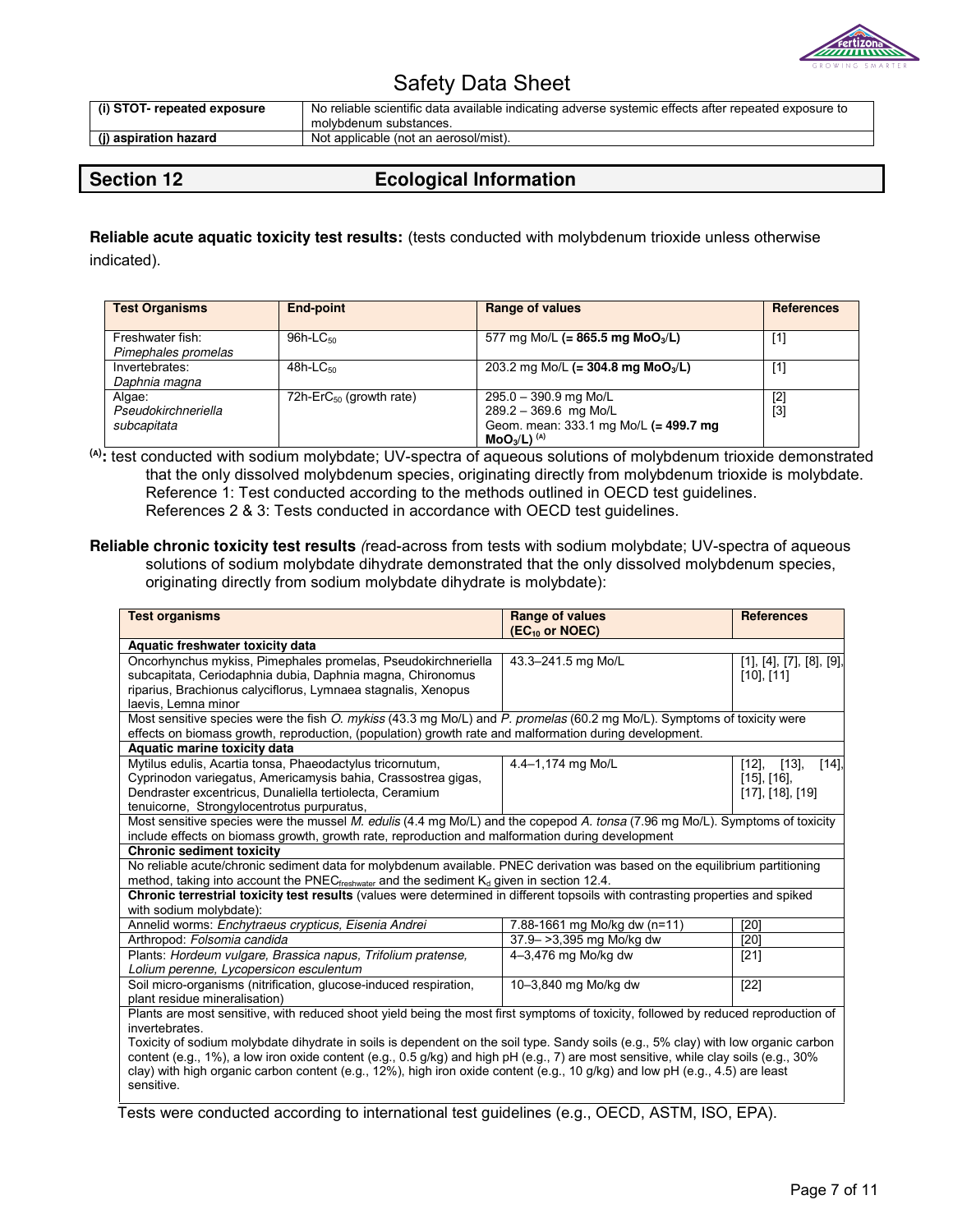

**Toxicity data for micro-organisms (for STP)** (values were determined using MoO<sub>3</sub> unless indicated otherwise):

| <b>Test Organisms</b>                                                                     | End-point                                          | <b>Range of values</b>                                         | <b>References</b> |
|-------------------------------------------------------------------------------------------|----------------------------------------------------|----------------------------------------------------------------|-------------------|
| Domestic activated sludge<br>population                                                   | $3h$ -E $C_{50}$<br>(respiration inhibition)       | 1,926 mg Mo/L (= 2,889 mg MoO <sub>3</sub> /L)                 | $[20]$            |
| Domestic activated sludge<br>population                                                   | $3h$ -EC <sub>50</sub><br>(respiration inhibition) | 216.5 mg Mo/L (= 324.8 mg MoO <sub>3</sub> /L)                 | $[20]$            |
| Domestic activated sludge<br>population<br>$\mathbf{A}$ and $\mathbf{A}$ and $\mathbf{A}$ | 30 min-NOEC<br>$(O2$ utilization)                  | > 950 mg Mo/L (= >1,425 mg MoO <sub>3</sub> /L) <sup>(a)</sup> | $[21]$            |

(a): test conducted with sodium molybdate

**Note** - Tests were conducted according to international accepted test guidelines or scientifically acceptable methods.

### **Conclusion on the environmental classification and labelling**

### **Sodium molybdate is not hazardous to the aquatic environment** as:

- The lowest acute reference values for fish, invertebrates and algae are > 100 mg Mo/L
- The lowest aquatic NOEC for these three trophic levels is > 1 mg mo/L (i.e., 43. 2 mg Mo/L for the rainbow trout)
- There is no evidence for bioaccumulation or bio-magnification in the environment

 **(12.2)** 

**Persistence and degradability:** Sodium molybdate – when released into the environment - will rapidly dissolve and will be present as the molybdate species under normal environmental conditions.

**(12.3)** 

**Bioaccumulation potential:** Available BCF/BAF data for the aquatic environment show a distinct inverse relationship with the exposure concentration. This finding demonstrates that molybdenum is homeostatically controlled by these organisms and this up to the milligram range of exposure. Available information on transfer of molybdenum through the food chain indicates that molybdenum does not biomagnify in aquatic food chains. Although not homeostatically controlled in terrestrial plants and invertebrates, molybdenum is not largely concentrated from soil into plants, or soil to invertebrates. There is no significant concentration increase from diet to mammals or birds. It is concluded that biomagnification is not significant in the terrestrial food-chain.

#### **(12.4)**

**Mobility:** Molybdate originating from sodium molybdate is soluble in water and with its relatively low Kd value, the molybdate ions are leachable through normal soil and are mobile in sediment. Typical log Kd-values of 3.25 and 2.94 have been determined for sediment and soil, respectively.

#### **(12.5)**

**PBT and vPvB assessment:** The PBT and vPvB criteria of "Annex XIII to the Regulation" do not apply to inorganic substances, such as sodium molybdate. Therefore a PBT and vPvB assessment is not required.

**(12.6)** 

**Other Adverse Effects:** Molybdate originating from sodium molybdate can contribute to the onset of molybdenosis (which is a molybdenum-induced copper deficiency) in ruminants such as cattle, deer, and sheep. The level and bio-availability of copper in the animal diet are critical factors in the onset of molybdenosis. The recommended minimum dietary Cu : Mo ratio threshold to prevent molybdenosis is 1.30, i.e. there should be 30% more copper than molybdenum in the diet. Cu & Mo content in the diet can be monitored, and if the ratio is < 1.3 then provide Cu supplements such as copper sulphate enriched feeds or copper sulphate enriched salt blocks for ruminants to use ad libitum. If there are ruminants in the vicinity of the plant, identify direct and diffuse air emission sources at the plant and carry out and record emission minimization measures. Have an animal health check program in place (e.g. blood tests for copper) to verify that the measures are effective.

Conversely, a lack of dietary molybdenum in the human population may increase oesophageal cancer and gastro-intestinal cancer. Sodium molybdate is not expected to contribute to ozone depletion, ozone formation, global warming or acidification.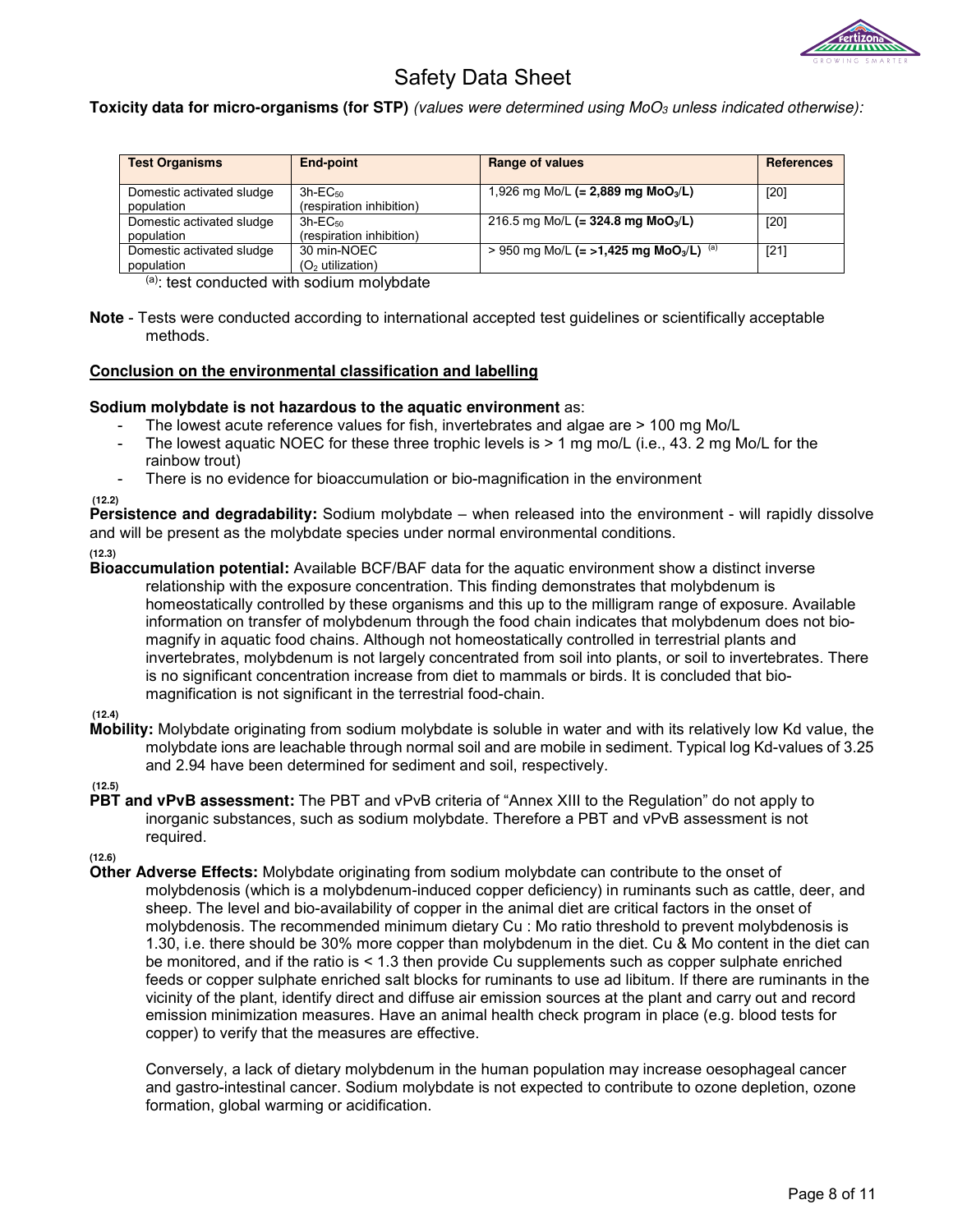

## **Section 13** Disposal Considerations

**(13.1)** 

**Waste Treatment methods:** (EU) According to the European Waste Catalogue, waste codes are not product specific but application specific. Waste codes should be assigned by the user based on the application in which the product is used. Legislation addressing waste disposal requirements may differ by country, state and/or territory. Each user must refer to local laws and regulations operating in their area.

**(13.1.1)** 

**Product/Packaging disposal:** Containers may still present a chemical hazard or danger when empty. If container cannot be cleaned sufficiently well to ensure that residuals do not remain or if the container cannot be used to store the same product, and then puncture containers, to prevent re-use, and bury at an authorized landfill.

**(13.1.2)** 

**Waste treatment-relevant information:** Before disposing, try to reuse or recycling if possible. Where possible retain label warnings and SDS and observe all notices pertaining to the product. User should investigate reduction as a method. Do not allow wash water from cleaning or process equipment to enter drains. It may be necessary to collect all wash water for treatment before disposal. Disposal to a sewer may be subject to local laws and regulations and these should be considered first. Where in doubt contact the responsible authority. Observe all label safeguards until containers are cleaned and destroyed.

## **Section 14** Transportation Information

|                                                                                                                                        | <b>Requlation</b><br>(abbreviation)                                        | <b>Regulation</b><br>(title)                                                                       |                                                                                                                          | <b>Sodium</b><br>molybdate<br>transport<br>classification |
|----------------------------------------------------------------------------------------------------------------------------------------|----------------------------------------------------------------------------|----------------------------------------------------------------------------------------------------|--------------------------------------------------------------------------------------------------------------------------|-----------------------------------------------------------|
|                                                                                                                                        | <b>ADR</b>                                                                 | European Agreement concerning the International Carriage of Dangerous Goods<br>by Road             |                                                                                                                          | None                                                      |
|                                                                                                                                        | <b>RID</b>                                                                 |                                                                                                    | Regulations concerning the International Carriage of Dangerous Goods by Rail                                             | None                                                      |
|                                                                                                                                        | <b>ADN</b>                                                                 | European Agreement concerning the International Carriage of Dangerous Goods<br>by Inland Waterways |                                                                                                                          | None                                                      |
|                                                                                                                                        | <b>IMDG</b>                                                                |                                                                                                    | International Maritime Dangerous Goods                                                                                   | None                                                      |
|                                                                                                                                        | <b>IATA</b>                                                                |                                                                                                    | Technical Instructions for the Safe Transport of Dangerous Goods by Air                                                  | None                                                      |
| (14.1)<br><b>UN number:</b><br>(14.2)<br>UN proper shipping name:<br>(14.3)<br>Transport hazard class(es):<br>(14.4)<br>Packing group: |                                                                            |                                                                                                    | Not Dangerous for Transport<br>Not Dangerous for Transport<br>Not Dangerous for Transport<br>Not Dangerous for Transport |                                                           |
| (14.5)<br><b>Environmental hazards:</b>                                                                                                |                                                                            |                                                                                                    | Not Dangerous for Transport                                                                                              |                                                           |
|                                                                                                                                        | (14.6)<br><b>Special precautions for user: Not Dangerous for Transport</b> |                                                                                                    |                                                                                                                          |                                                           |
| (14.7)<br>Transport in bulk according to Annex II of MARPOL 73/78 and the IBC Code: Not Dangerous for Transport                        |                                                                            |                                                                                                    |                                                                                                                          |                                                           |

**Note:** Data in this section is voluntarily in the U.S.A. but may be required in the EU and/or other countries.

### **Section 15** Regulatory Information

**Note:** Data in this section is voluntarily in the U.S.A. but may be required in the EU and/or other countries.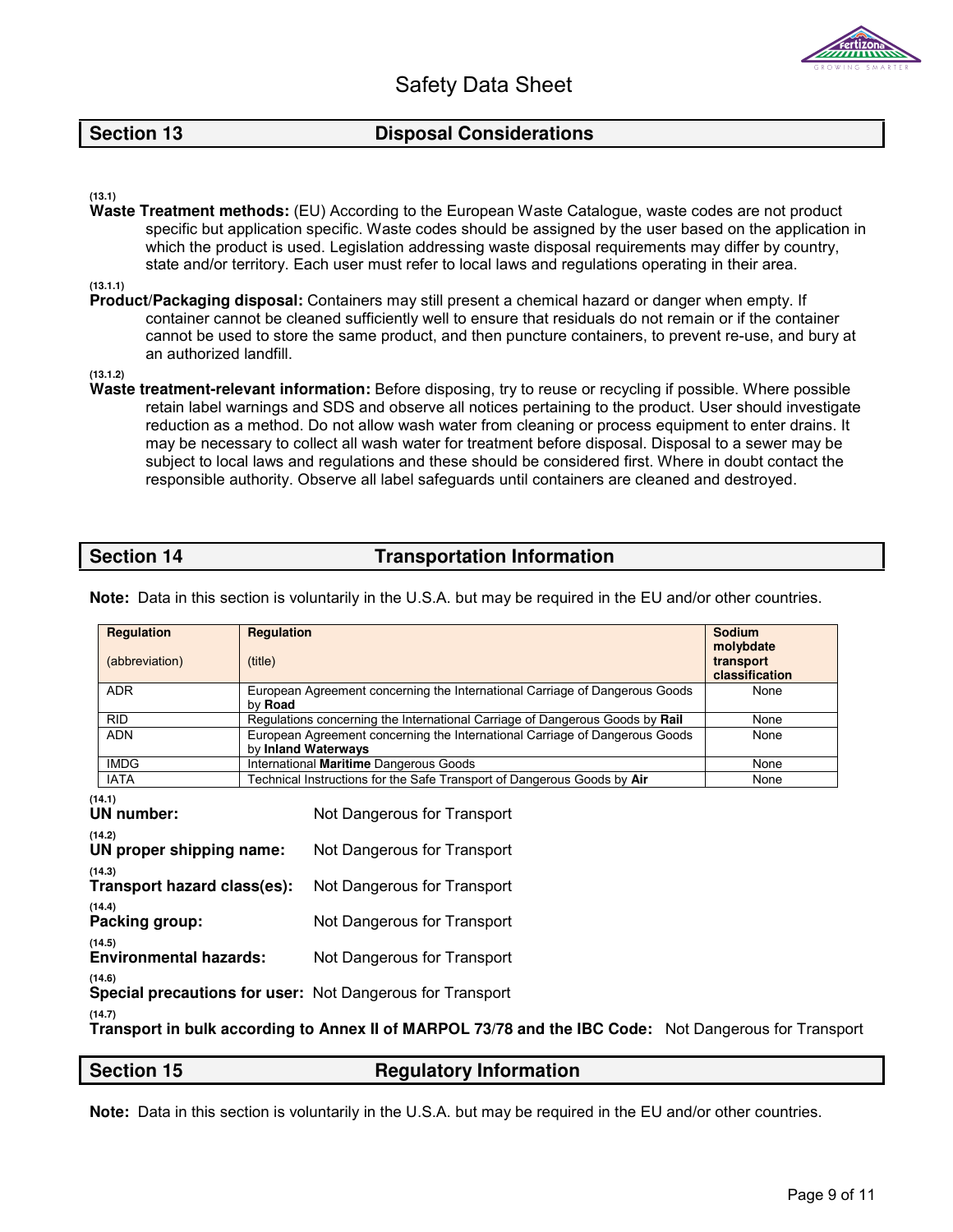

**(15.1)** 

**Safety, Health and Environmental regulations/legislation specific for the substance or mixture: (15.1.1)** 

**Worldwide Chemical Inventories:** Sodium molybdate is listed in the following international chemical inventories: See section 16.7.3 for most complete list as of December 2011.

Sodium molybdate is not a SEVESO substance, not an ozone-depleting substance and not a persistent organic pollutant.

**(15.1.2)**

**Other regulatory information:** 

## **Imports to EU** - None

# **US Federal**

Not listed.

**Clean Air Act:** Not listed.

**Clean Water Act:** This product is not identified in 40 CFR § 116.4, but in contact with water could dissociate into compounds listed in 40 CFR § 116.4.

**Safe Drinking Water Act:** This product could contain minor impurities, such as chromium, for which there are Maximum Concentration Limits established. See 40 CFR § 141.62.

**EPCRA, SARA Title III, Section 313 (chemicals subject to reporting requirements, see Section II for CAS number and percentage in mixture:** Section 312 reporting may be required for this product, depending on the quantity stored on-site.

**CERCLA Hazardous Substances:** CERCLA reporting for releases into the environment may be required in the event of thermal decomposition.

**DOT:** See Section 14 Transport Information

#### **U.S. Federal Regulations**

| YES, dihydrate exemption                                      |  |  |  |  |
|---------------------------------------------------------------|--|--|--|--|
| Not listed                                                    |  |  |  |  |
| N                                                             |  |  |  |  |
| N                                                             |  |  |  |  |
| N                                                             |  |  |  |  |
| N                                                             |  |  |  |  |
| N                                                             |  |  |  |  |
| SARA Hazard Categories, SARA Sections 311/312 (40 CFR 370.21) |  |  |  |  |
| N                                                             |  |  |  |  |
| N                                                             |  |  |  |  |
| N                                                             |  |  |  |  |
| N                                                             |  |  |  |  |
| N                                                             |  |  |  |  |
|                                                               |  |  |  |  |

**U.S. State Regulations:** Not on California Proposition 65 list. Does not contain any contaminants or by-products known to the State of California to cause cancer or reproductive toxicity.

**(15.2)** 

**Chemical safety assessment:** A Chemical Safety Assessment has been carried out by the Molybdenum Consortium for its members in the context of the REACH registration. For contact details, see Section 16.

| <b>Section 16</b> | <b>Other Information</b> |
|-------------------|--------------------------|
|                   |                          |

**(16.1.1) Creation Date: April 2019 Previous Version: December 2011**

Page 10 of 11